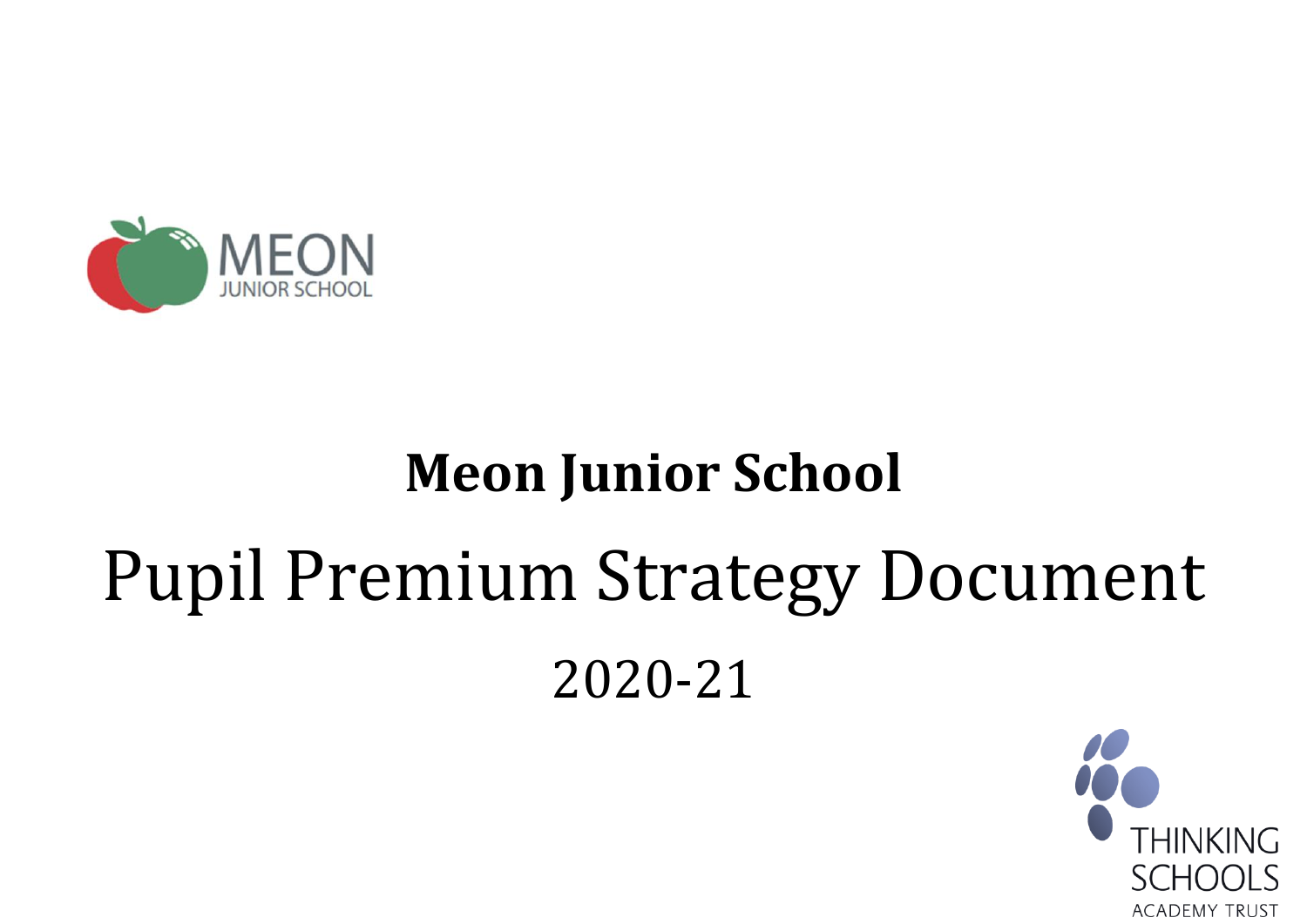



#### **Summary information**

#### **What is Pupil Premium?**

The Pupil Premium is a sum of money allocated to schools each year to narrow attainment gaps between pupils from low income families and their peers. It aims to provide significant funding for disadvantaged children to help close the attainment gap and promote greater progress in line with their peers. Pupil Premium is allocated to the school and is generated by children:

- Who are currently known to be eligible for free school meals (FSM)
- Who have been 'looked after' continuously by a local authority for more than 6 months
- Children from service families (known as the Service Premium)
- Children who have been eligible for FSM at any point in the last 6 years

The level of the premium for 2020-2021 is £1,345 per pupil fitting the criteria above for FSM children, £2,345 for Looked After Children and £310 for children from service families. From September 2012, schools are required to publish online information about how we have used the premium. This money is for schools to decide how to use but should be spent in order to improve educational attainment of children from low income families. The pupil premium has the potential to have a great impact on the attainment and future life chances of pupils.

| 1. Summary information |         |                        |          |                                         |                  |  |  |  |  |
|------------------------|---------|------------------------|----------|-----------------------------------------|------------------|--|--|--|--|
| <b>School</b>          |         | Meon Junior School     |          |                                         |                  |  |  |  |  |
| <b>Academic Year</b>   | 2020-21 | <b>Total PP budget</b> | £108,660 | Date of most recent PP<br><b>Review</b> | <b>July 2020</b> |  |  |  |  |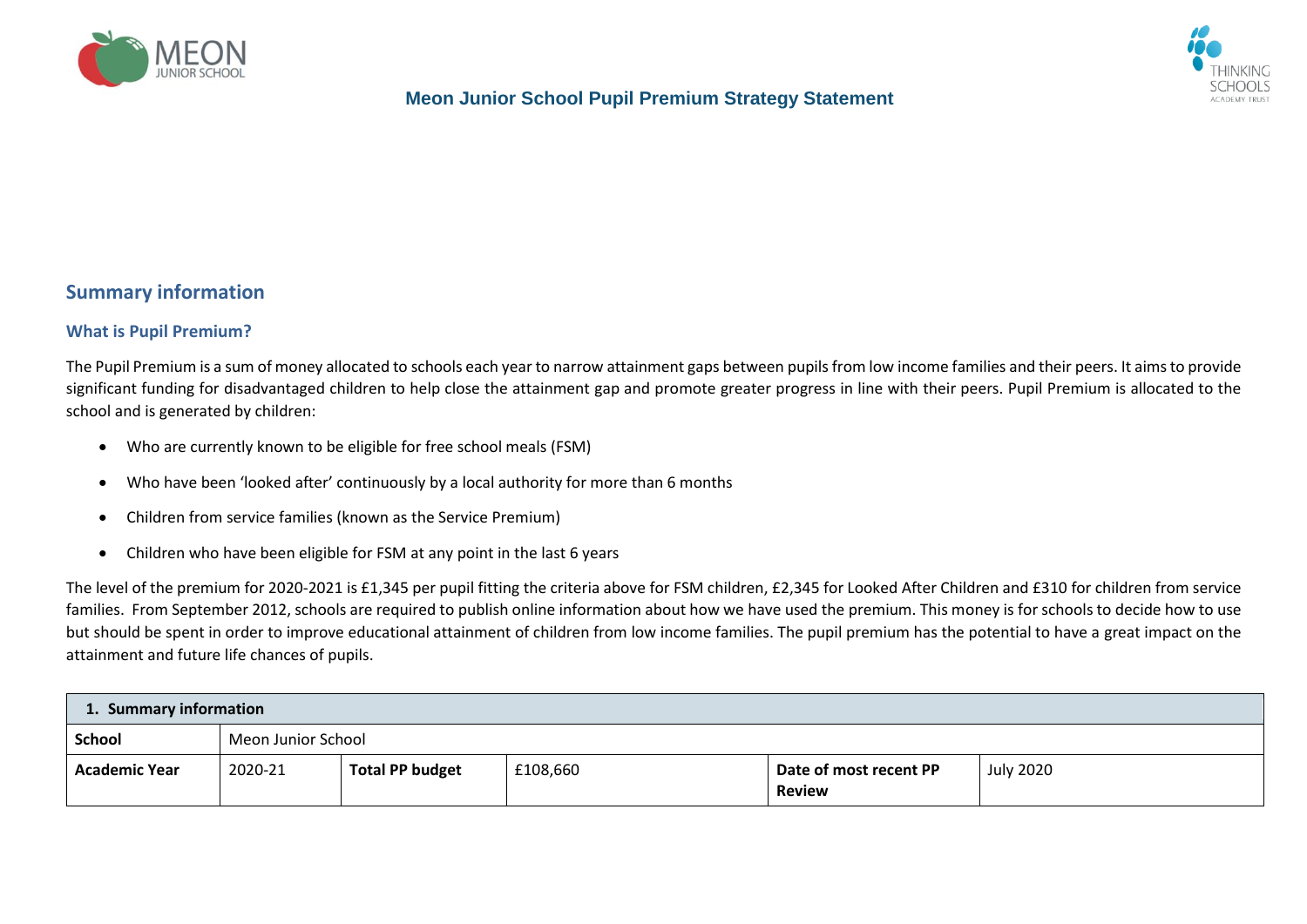



| <b>Total number of</b><br>pupils | 344                            | <b>Number of pupils</b><br>eligible for PP | 93               |        | Date for next internal<br>review of this strategy | January 2021               |  |
|----------------------------------|--------------------------------|--------------------------------------------|------------------|--------|---------------------------------------------------|----------------------------|--|
|                                  | Free School Meals (FSM)/Ever 6 |                                            | Service children |        | Children in care                                  | Children adopted from care |  |
| <b>Number</b>                    | 67                             |                                            |                  | 22     |                                                   |                            |  |
| <b>Funding</b>                   | £90,115                        |                                            |                  | £6,820 |                                                   | £11,725                    |  |

We are not able to use 19/20 data as the Covid Lockdown prevented us from having national data for the academic year.

| <b>Current attainment (SATs 2019)</b>     |                                                       |                                                    |                                                                   |            |  |  |  |  |  |
|-------------------------------------------|-------------------------------------------------------|----------------------------------------------------|-------------------------------------------------------------------|------------|--|--|--|--|--|
|                                           | Pupils not eligible for PP<br>(national average-2018) | Pupil eligible for PP<br>(Meon Junior School 2018) | Pupil eligible for PP<br>(Meon Junior School<br>Provisional 2019) | Difference |  |  |  |  |  |
| % achieving in reading, writing and maths | 0.3                                                   | 16%                                                | 52%                                                               | +36        |  |  |  |  |  |
| progress in reading                       | 0.2                                                   | $-4.5$                                             | $-3.0$                                                            | $+1.5$     |  |  |  |  |  |
| progress in writing                       | 0.3                                                   | $-2.7$                                             | $-4.1$                                                            | $-1.4$     |  |  |  |  |  |
| progress in maths                         | 67%                                                   | $-4.4$                                             | $-5.4$                                                            | -1         |  |  |  |  |  |

NB- provisional data not yet released by DFE- school's estimations.

#### **Barriers to future attainment (for pupils eligible for PP, including high ability)**

|   | Identified barriers to learning for 2020-21                                                                                                                                                           |  |  |  |  |  |  |  |  |
|---|-------------------------------------------------------------------------------------------------------------------------------------------------------------------------------------------------------|--|--|--|--|--|--|--|--|
|   | <b>School context:</b><br>27% of the school's pupils on roll are disadvantaged. 19% pupils are eligible for free school meals.                                                                        |  |  |  |  |  |  |  |  |
| A | Some pupils come from homes that are unable to support a positive reading culture and do not have easy access to quality books and reading environments<br>which also impacts their ability to write. |  |  |  |  |  |  |  |  |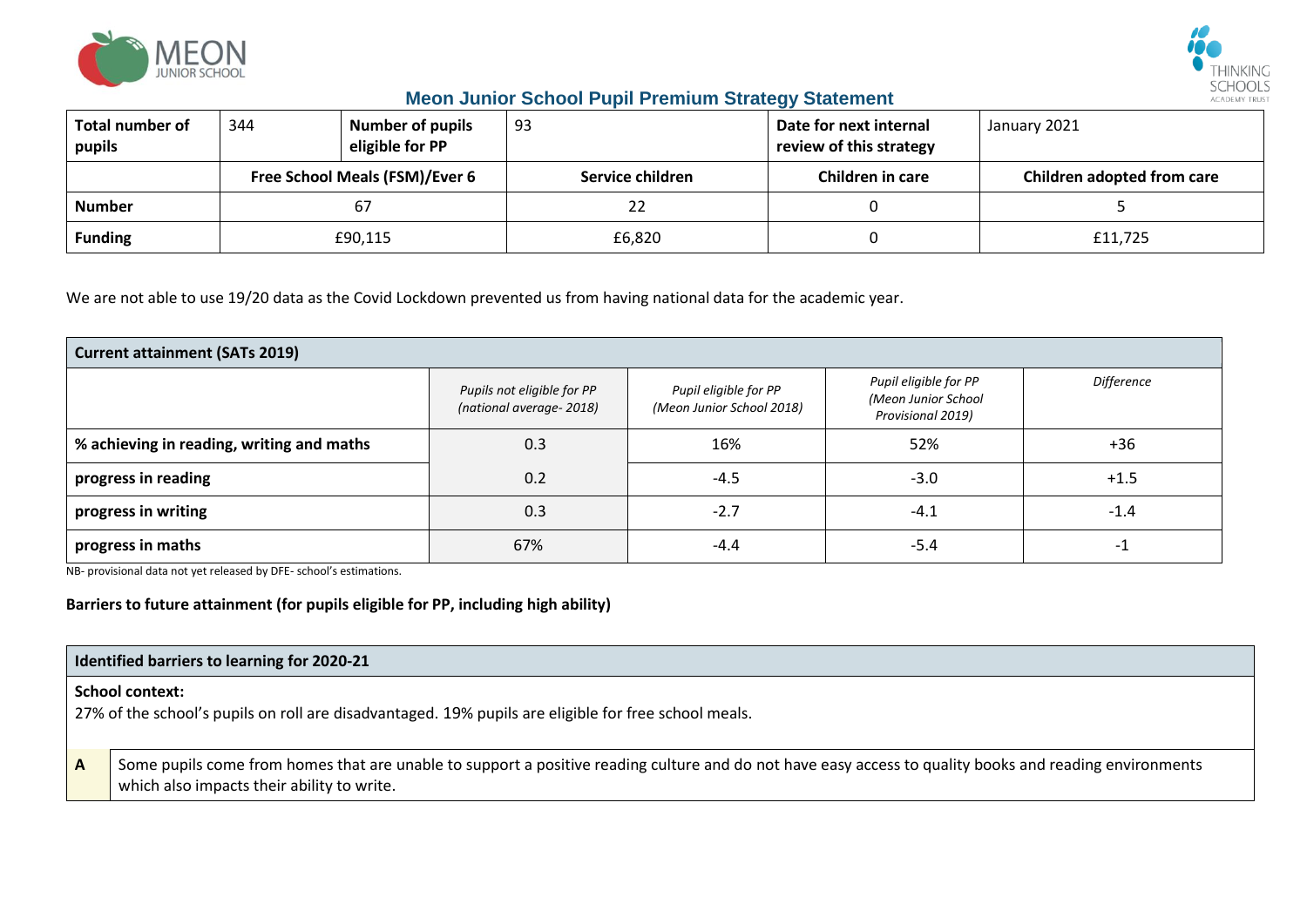



| $\mathbf B$  | A significant percentage of pupils entitled to pupil premium are also on the school's SEN register 27%. This affects their learning across all<br>curriculum areas.                                                                                                                                                                                                                                                                                               |
|--------------|-------------------------------------------------------------------------------------------------------------------------------------------------------------------------------------------------------------------------------------------------------------------------------------------------------------------------------------------------------------------------------------------------------------------------------------------------------------------|
| $\mathsf{C}$ | Behaviour issues for a small group of pupils (many eligible for PP) are having detrimental effect on their academic progress.                                                                                                                                                                                                                                                                                                                                     |
| D            | Some PP children come from families who need support in understanding the importance of maintaining high expectations and setting<br>clear boundaries.                                                                                                                                                                                                                                                                                                            |
| E            | Some children have limited resilience and have less established learning habits and attitudes                                                                                                                                                                                                                                                                                                                                                                     |
|              | External barriers (issues which also require action outside school, such as low attendance rates)                                                                                                                                                                                                                                                                                                                                                                 |
| F.           | Attendance rates for pupils eligible for PP at Meon are historically below the national average. High levels of intervention are needed to maintain and continue to<br>improve. Poor attendance reduces their school hours and causes them to fall behind on average                                                                                                                                                                                              |
|              |                                                                                                                                                                                                                                                                                                                                                                                                                                                                   |
| G            | Many children are identified as needing additional support. This could be social, emotional ELSA support, support from our Early Help Lead, Safeguarding support<br>or external agency support. Out of this group, 67.5% are disadvantaged. Complex barriers are preventing disadvantaged children's life chances.                                                                                                                                                |
| н            | Home factors including:<br>Parental confidence and their own level of education and experience of school which can result in low parental engagement and children's readiness to<br>learn.<br>Some pupil and parent aspirations are low resulting in children having little ambition.<br>Families' emotional and financial stability and welfare.<br>٠<br>Some pupils do not get the opportunity to develop their interests or take part in clubs outside school. |
|              | Some children and families do not venture far from their locality.                                                                                                                                                                                                                                                                                                                                                                                                |
| $\mathbf{I}$ | We have a high number of service premium children (22) and these children historically have needed emotional support for a number of reasons:<br>-Moving home regularly can leave children unsettled<br>-Some children struggle with living away from parents on deployment<br>-Occasionally, we may need to support children with loss and bereavement                                                                                                           |
|              | 2. Desired outcomes                                                                                                                                                                                                                                                                                                                                                                                                                                               |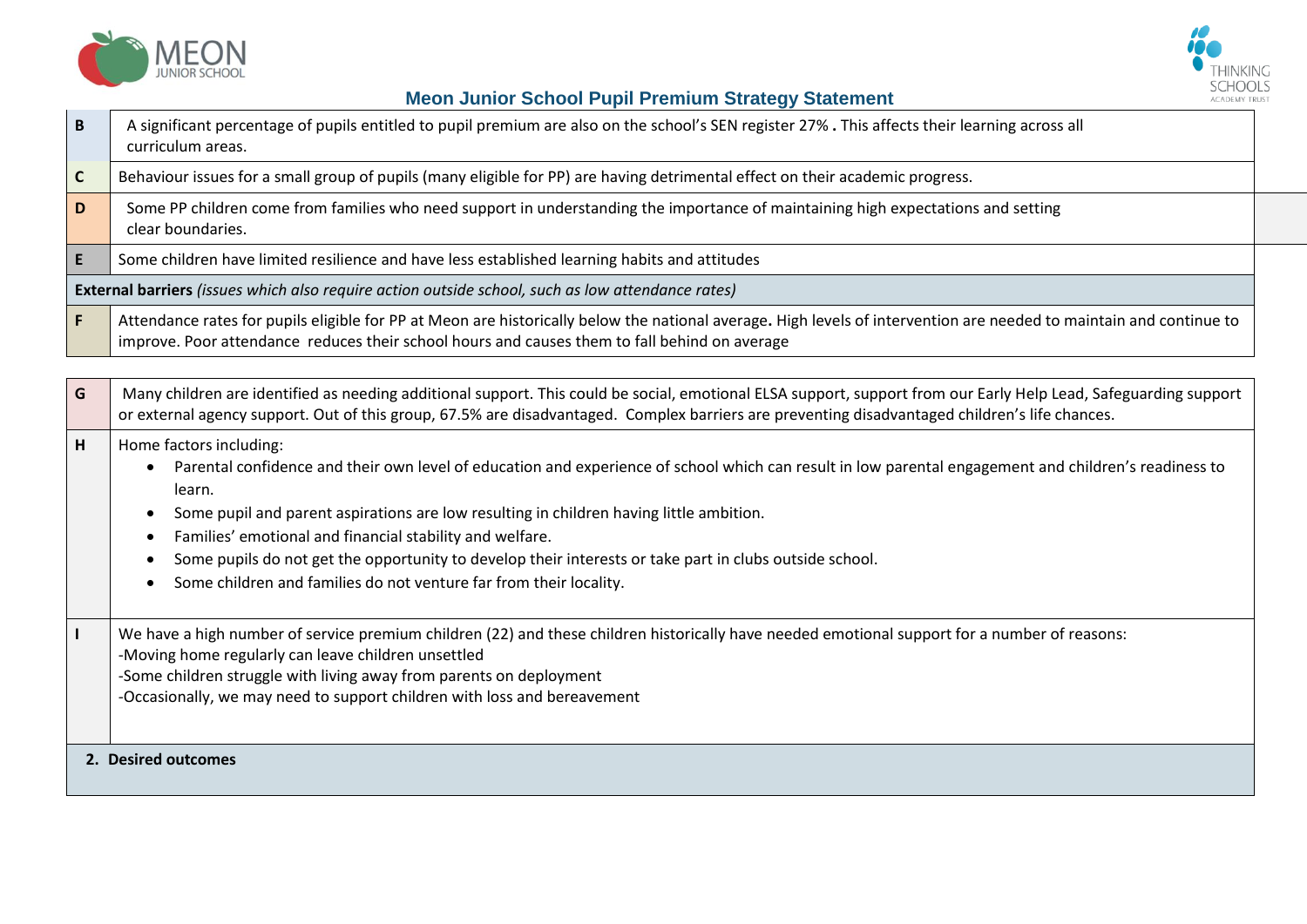



| Desired outcomes and how they will be measured |                                                                                                                                                                                  | Success criteria<br>(By end of the academic year July 2020)                                                                                                                                              |  | Impact of 2020-21 strategy                                                                                                                                                                    |                                                                                                         |                                                                                                                                                                                                                                                                                                                                                                                                                                                                                                                                                                                                                                                 |                                                                                                                       |                                                                                        |                                                                                 |
|------------------------------------------------|----------------------------------------------------------------------------------------------------------------------------------------------------------------------------------|----------------------------------------------------------------------------------------------------------------------------------------------------------------------------------------------------------|--|-----------------------------------------------------------------------------------------------------------------------------------------------------------------------------------------------|---------------------------------------------------------------------------------------------------------|-------------------------------------------------------------------------------------------------------------------------------------------------------------------------------------------------------------------------------------------------------------------------------------------------------------------------------------------------------------------------------------------------------------------------------------------------------------------------------------------------------------------------------------------------------------------------------------------------------------------------------------------------|-----------------------------------------------------------------------------------------------------------------------|----------------------------------------------------------------------------------------|---------------------------------------------------------------------------------|
| A.                                             | Pupil Premium children will leave KS2 with<br>similar outcomes to their non-<br>disadvantaged peers.                                                                             | The gaps between disadvantaged children and non-<br>disadvantaged children will continue to diminish to<br>enable disadvantaged children to achieve more in line<br>with their peers (national measure). |  | All<br>Pupils<br>Entry<br>data<br>(KS1)<br>% at<br>age<br>expec<br>tation<br>79%<br>70%<br>78%                                                                                                | All<br>pupils<br>Internal<br>testing<br>2021<br>KS2<br>% at age<br>expecta<br>tion<br>76%<br>77%<br>77% | Gaps between disadvantaged and non-disadvantaged were<br>diminishing across the school as evidenced in December<br>and March internal data 2020. Due to Covid lockdown<br>there has been no national testing for the past two years.<br>Internal data is evidencing that in some areas gaps are<br>closing, however in others they have increased particularly<br>Internal data evidence that disadvantaged pupils have<br>achieved better attainment compared to 2019 and the<br>school has minimised the impact of the pandemic.<br>Disadvant<br>aged<br>pupils<br>Entry<br>data<br>(KS1)<br>% at age<br>expectati<br>on<br>64%<br>50%<br>59% | Disadva<br>ntaged<br>pupils<br>Internal<br>testing<br>2021<br>KS2<br>% at age<br>expecta<br>tion<br>57%<br>57%<br>57% | Disadv<br>antage<br>d<br>pupils<br>2019<br><b>SATs</b><br>results<br>55%<br>73%<br>55% | Disadv<br>antage<br>d<br>pupils<br>2018<br>SATs<br>results<br>47%<br>74%<br>47% |
| <b>B.</b>                                      | Improve spoken language and enrich the<br>vocabulary of disadvantaged groups. To<br>enrich reading experiences and teach<br>greater reading fluency and<br>comprehension skills. | Differences will diminish (will decrease from 2019<br>national measure) between disadvantage and non-<br>disadvantaged children in reading. KS2 reading results<br>will improve on last set of data.     |  | SATs week was conducted in school with the usual rigour<br>using 2019 papers. The school submitted this test data to<br>local authority for analysis.<br>Disadvantaged pupils Reading Results |                                                                                                         |                                                                                                                                                                                                                                                                                                                                                                                                                                                                                                                                                                                                                                                 |                                                                                                                       |                                                                                        |                                                                                 |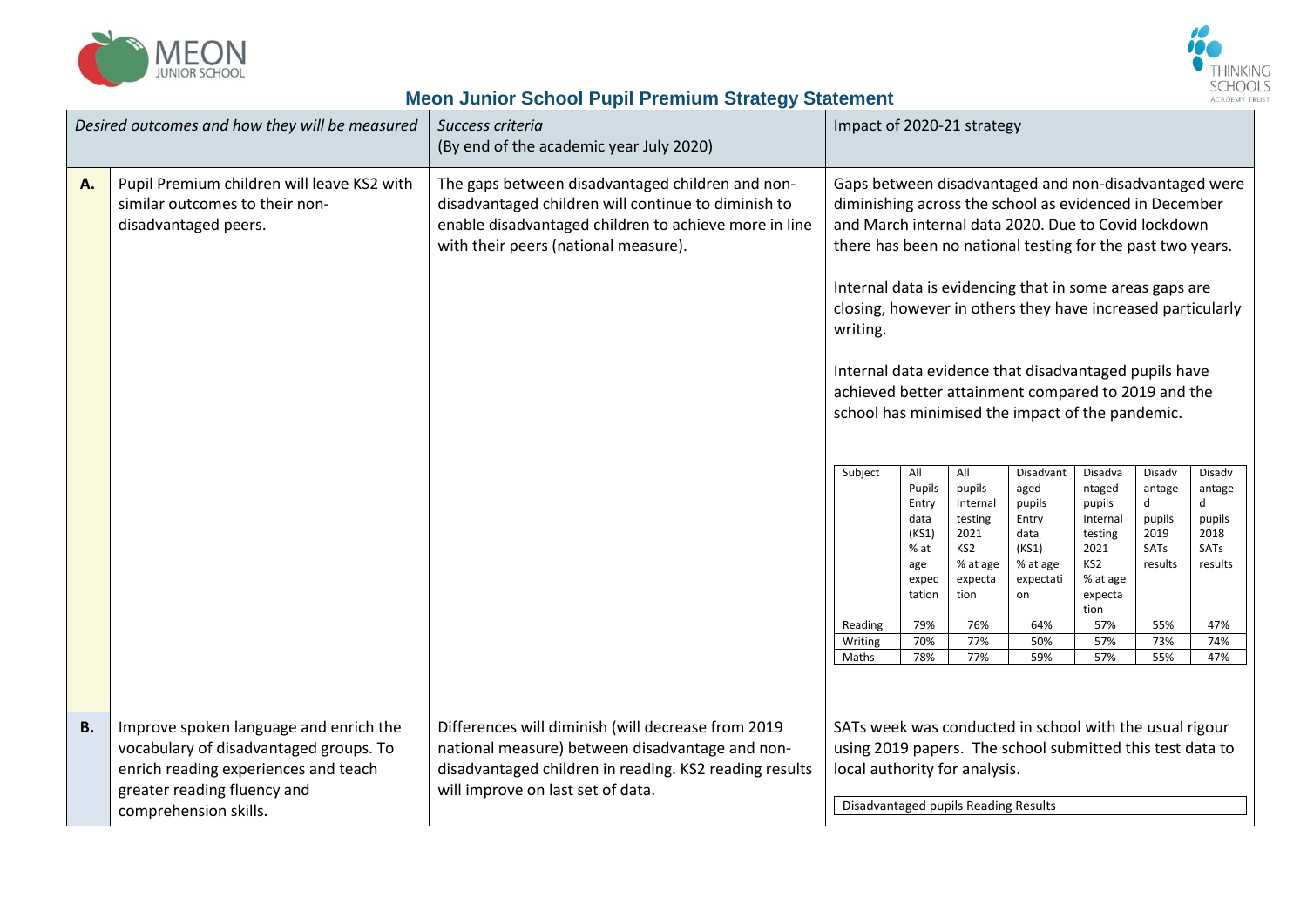



|    |                                           |                                                             | Year                                                                                                                                                                                                                     | 2017/2018 | 2018/2019 | 2020/2021 |  |
|----|-------------------------------------------|-------------------------------------------------------------|--------------------------------------------------------------------------------------------------------------------------------------------------------------------------------------------------------------------------|-----------|-----------|-----------|--|
|    |                                           |                                                             | Nos of pupils                                                                                                                                                                                                            | 18        | 22        | 20        |  |
|    |                                           |                                                             | Reading                                                                                                                                                                                                                  | $-5.4$    | $-3.0$    | $-1.1$    |  |
|    |                                           |                                                             | progress                                                                                                                                                                                                                 |           |           |           |  |
|    |                                           |                                                             |                                                                                                                                                                                                                          |           |           |           |  |
| C. | Disadvantaged children will better access | School research will highlight how disadvantaged            | Disadvantaged Pupils Reading Results                                                                                                                                                                                     |           |           |           |  |
|    | taught learning habits and apply these    | children are able to better access taught learning          | Year                                                                                                                                                                                                                     | 2017/2018 | 2018/2019 | 2020/2021 |  |
|    | habits and increasing resilience to their | habits. Building resilience will allow children the ability | Pupils                                                                                                                                                                                                                   | 18        | 22        | 20        |  |
|    | learning and wider experiences.           | to better grapple with learning and face learning           | Reading                                                                                                                                                                                                                  | $-5.4$    | $-3.0$    | $-1.1$    |  |
|    |                                           | challenges with increasing confidence. This will be         | Progress                                                                                                                                                                                                                 |           |           |           |  |
|    |                                           |                                                             | Writing                                                                                                                                                                                                                  | $-2.7$    | -4.1      | $-0.8$    |  |
|    |                                           | noted by external evaluations.                              | Progress                                                                                                                                                                                                                 |           |           |           |  |
|    |                                           |                                                             | Maths                                                                                                                                                                                                                    | $-4.4$    | $-5.4$    | $-0.5$    |  |
|    |                                           |                                                             | progress                                                                                                                                                                                                                 |           |           |           |  |
|    |                                           |                                                             | MJS's curriculum is clearly mapped and underpinned by                                                                                                                                                                    |           |           |           |  |
|    |                                           |                                                             | research and embraces knowledge / skills, deliberate<br>practice and learning habits, memory and schema<br>development, and thinking tools. Together this acts to<br>operationalise the school's mission and include the |           |           |           |  |
|    |                                           |                                                             |                                                                                                                                                                                                                          |           |           |           |  |
|    |                                           |                                                             |                                                                                                                                                                                                                          |           |           |           |  |
|    |                                           |                                                             |                                                                                                                                                                                                                          |           |           |           |  |
|    |                                           |                                                             |                                                                                                                                                                                                                          |           |           |           |  |
|    |                                           |                                                             | recognition of close links between emotional wellbeing and                                                                                                                                                               |           |           |           |  |
|    |                                           |                                                             | academic achievement, encouragement of ambition,                                                                                                                                                                         |           |           |           |  |
|    |                                           |                                                             | curiosity, positivity and resilience and parental                                                                                                                                                                        |           |           |           |  |
|    |                                           |                                                             | engagement. (Thinking Accreditation report, Exeter                                                                                                                                                                       |           |           |           |  |
|    |                                           |                                                             | University October 2021)                                                                                                                                                                                                 |           |           |           |  |
|    |                                           |                                                             |                                                                                                                                                                                                                          |           |           |           |  |
|    |                                           |                                                             |                                                                                                                                                                                                                          |           |           |           |  |
| D. | SEND group to make expected and better    | Yr 3 SEND PP group to make good or better progress.         | <b>SEND Pupils Reading Results</b>                                                                                                                                                                                       |           |           |           |  |
|    | progress. SEND provision meets individual | Teachers have heightened awareness of multiple              | Year                                                                                                                                                                                                                     | 2018/2019 |           | 2020/2021 |  |
|    | needs.                                    | barriers through robust tracking systems for SEND           | Pupils                                                                                                                                                                                                                   | 12        |           | 10        |  |
|    |                                           | children.                                                   | Reading progress                                                                                                                                                                                                         | $-7.1$    |           | $-6.8$    |  |
|    |                                           |                                                             | Writing progress                                                                                                                                                                                                         | $-8.6$    |           | $-5.8$    |  |
|    |                                           |                                                             | Maths progress                                                                                                                                                                                                           | $-5.1$    |           | $-5.2$    |  |
| E. | Increased attendance of disadvantaged     | Attendance of disadvantaged pupils is in line with          | Disadvantaged pupil attendance: 93.95%                                                                                                                                                                                   |           |           |           |  |
|    | pupils.                                   | non-disadvantaged (school measure as national data          | Non-disadvantaged pupil attendance:                                                                                                                                                                                      |           |           |           |  |
|    |                                           |                                                             |                                                                                                                                                                                                                          |           |           |           |  |
|    |                                           | comes much later in the year).                              | All pupils attendance 96.36%                                                                                                                                                                                             |           |           |           |  |
|    |                                           |                                                             |                                                                                                                                                                                                                          |           |           |           |  |
|    |                                           |                                                             | Data for all persistently absent pupils:                                                                                                                                                                                 |           |           |           |  |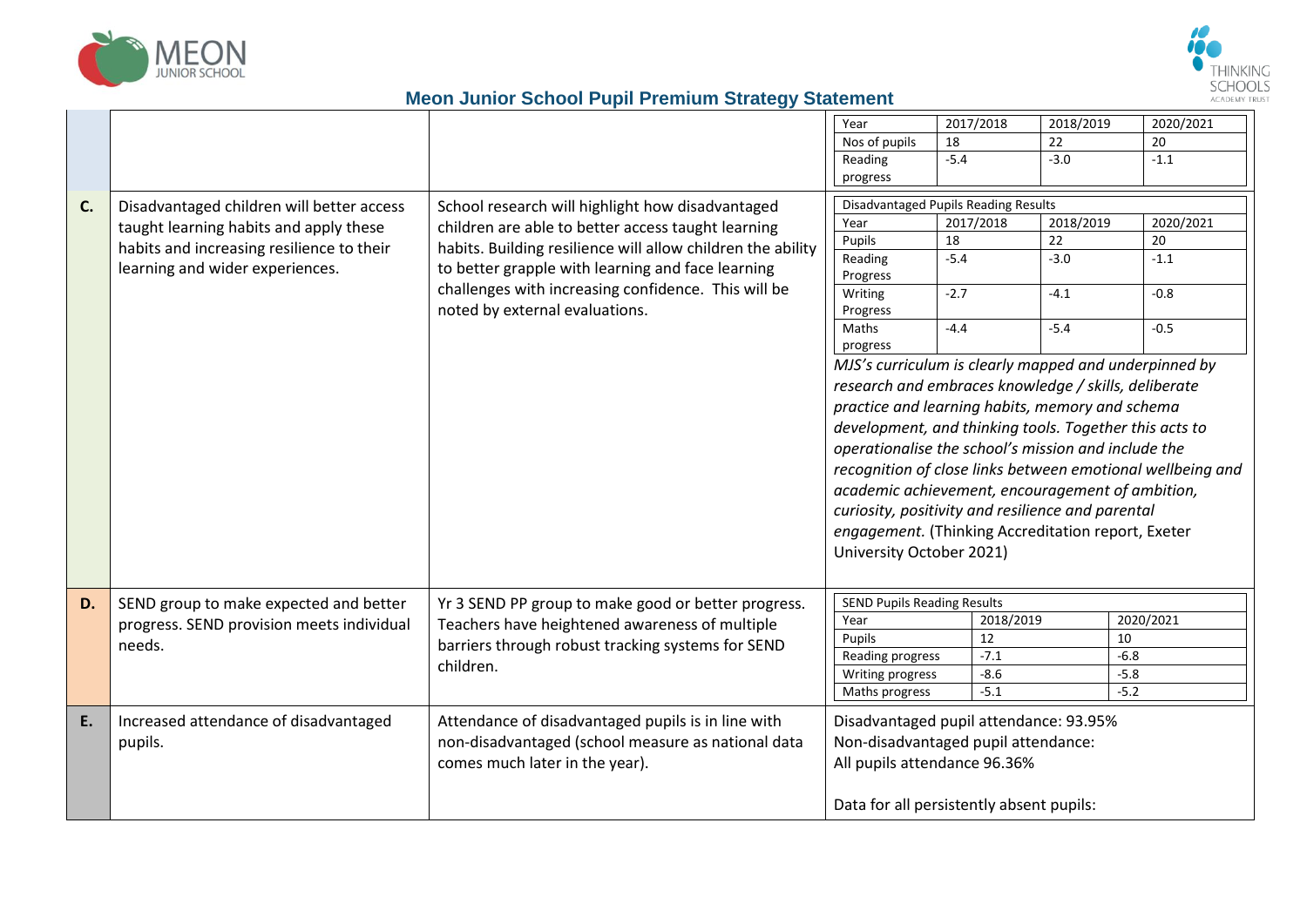



|    |                                                                                                                                                                                     |                                                                                                                                                                                                                                     | 2016/17<br>2017/18<br>2018/19<br>2019/20<br>2020/21                                                                                                                                                                                                                                                                            | 9%<br>11.1%<br>7.5%<br>8.1%<br>6.67%<br>Remote learning attendance during lockdown:                                                                                                                                                                      |                                  |                                       |  |
|----|-------------------------------------------------------------------------------------------------------------------------------------------------------------------------------------|-------------------------------------------------------------------------------------------------------------------------------------------------------------------------------------------------------------------------------------|--------------------------------------------------------------------------------------------------------------------------------------------------------------------------------------------------------------------------------------------------------------------------------------------------------------------------------|----------------------------------------------------------------------------------------------------------------------------------------------------------------------------------------------------------------------------------------------------------|----------------------------------|---------------------------------------|--|
|    |                                                                                                                                                                                     |                                                                                                                                                                                                                                     | Year<br>Group:                                                                                                                                                                                                                                                                                                                 | % cohort<br>(Remote or in<br>school)                                                                                                                                                                                                                     | % PP<br>(Remote or<br>in school) | % SEND<br>(Remote<br>or in<br>school) |  |
|    |                                                                                                                                                                                     |                                                                                                                                                                                                                                     | $\overline{\mathbf{3}}$                                                                                                                                                                                                                                                                                                        | 99%                                                                                                                                                                                                                                                      | 98%                              | 100%                                  |  |
|    |                                                                                                                                                                                     |                                                                                                                                                                                                                                     | 4                                                                                                                                                                                                                                                                                                                              | 96%                                                                                                                                                                                                                                                      | 93%                              | 88%                                   |  |
|    |                                                                                                                                                                                     |                                                                                                                                                                                                                                     | 5                                                                                                                                                                                                                                                                                                                              | 97%                                                                                                                                                                                                                                                      | 98%                              | 96%                                   |  |
|    |                                                                                                                                                                                     |                                                                                                                                                                                                                                     | 6                                                                                                                                                                                                                                                                                                                              | 97%                                                                                                                                                                                                                                                      | 98%                              | 98%                                   |  |
| F. | To eliminate or reduce safeguarding<br>concerns raised by the school and promote<br>safe and stable homelife. Offer a wider<br>support network to both the child and the<br>family. | Case studies will highlight how children have<br>continued to learn and make expected and better<br>progress. Also, how children feel safe and supported<br>at school as well as increased engagement of parents<br>in school life. |                                                                                                                                                                                                                                                                                                                                | School has evidence through case studies that the impact<br>of school support has improved attendance and<br>punctuality. The school has had significant successes with<br>pupils who have demonstrated school refusal due to the<br>impact of lockdown. |                                  |                                       |  |
| G. | Disadvantaged children have equal life<br>chances as non-disadvantaged children.                                                                                                    | Case studies will demonstrate how the school has<br>support its vulnerable families to improve children's<br>life chances                                                                                                           | Staff work closely with parents to help keep pupils safe.<br>Leaders know pupils' families well. They identify and tackle<br>concerns promptly, so that they are dealt with quickly and<br>effectively. When the need arises, leaders work with<br>external agencies to support pupils' well-being. (Ofsted<br>September 2021) |                                                                                                                                                                                                                                                          |                                  |                                       |  |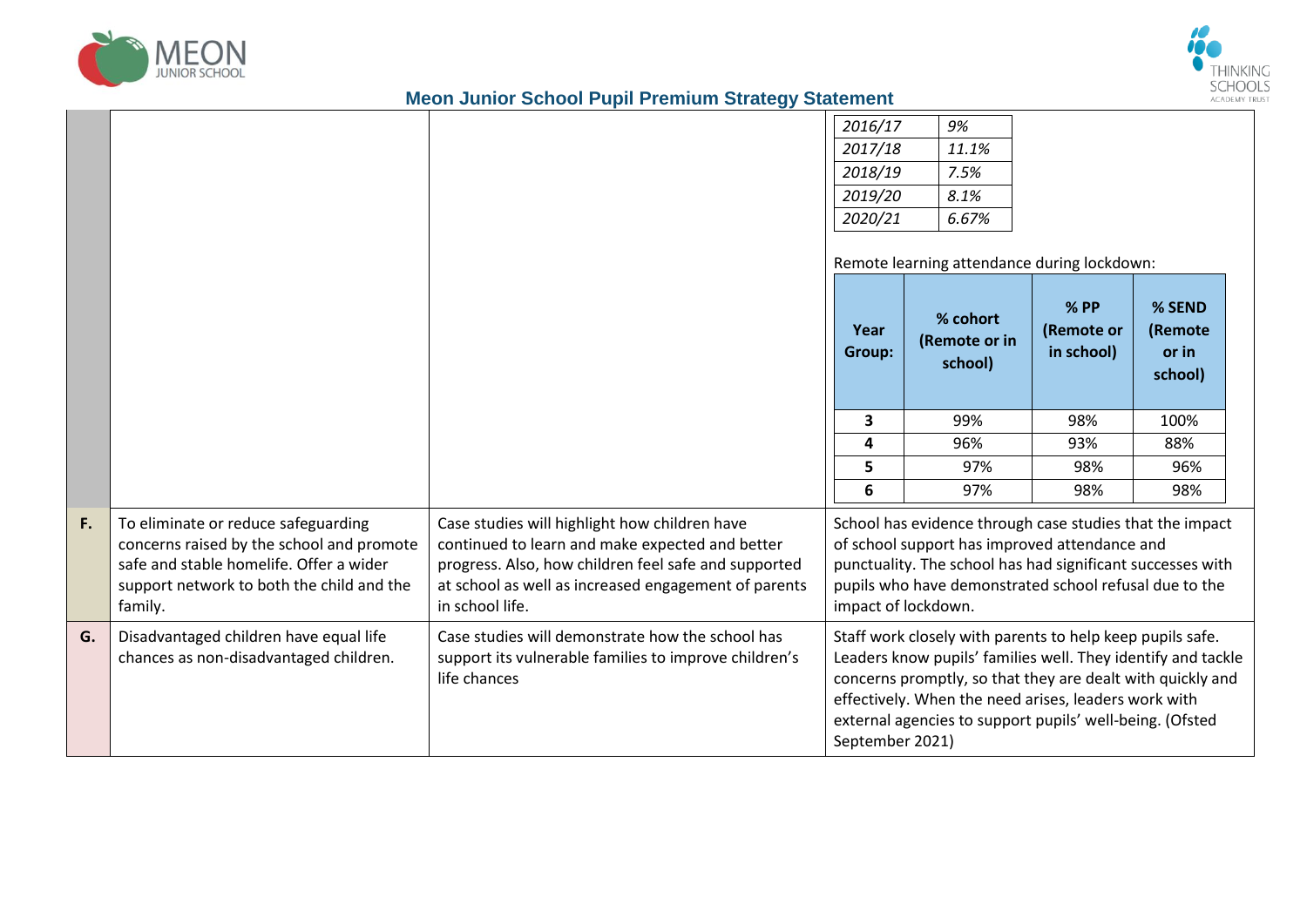



| Н. | Service Premium Children to have          | I Attainment and progress of Service families will be in | Internal data evidence that service family pupils'          |
|----|-------------------------------------------|----------------------------------------------------------|-------------------------------------------------------------|
|    | emotional needs supported in order to get | l line with or above national expectations.              | attainment is in line with attainment of non-service family |
|    | best possible outcomes in learning.       |                                                          | pupils.                                                     |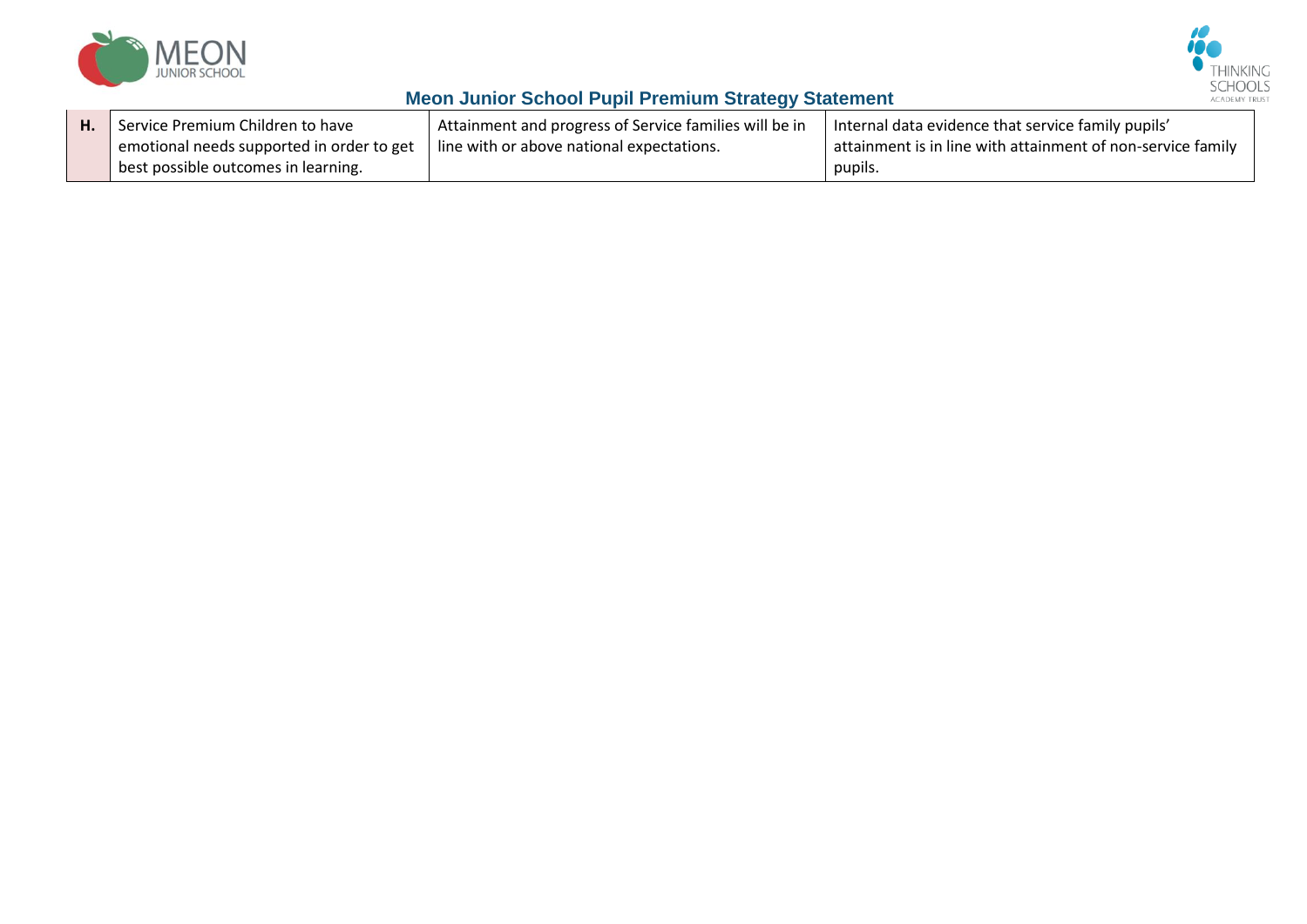



#### **4. Planned expenditure**

| <b>Planned activity</b>                                                                                                                    | Cost                                               | Reason for the approach                                                                                                                                                                                                                                                        | How the impact will be measured and<br>reviewed                                                                       | <b>Staff</b><br>lead/s | Impact of 2020-21 strategy                                                                                                                                                                                                                                                                                                                                             |
|--------------------------------------------------------------------------------------------------------------------------------------------|----------------------------------------------------|--------------------------------------------------------------------------------------------------------------------------------------------------------------------------------------------------------------------------------------------------------------------------------|-----------------------------------------------------------------------------------------------------------------------|------------------------|------------------------------------------------------------------------------------------------------------------------------------------------------------------------------------------------------------------------------------------------------------------------------------------------------------------------------------------------------------------------|
| Termly pupil progress meeting<br>and SLT book looks for every<br>child<br>$\mathbf{B}$<br>$\mathsf{C}$<br>$D$ $E$ $F$<br>G<br>$\mathbf{A}$ | £12,000 %<br><b>HLTA</b>                           | Collaborative meetings with<br>SLT and class teacher, to<br>carefully track monitor the<br>needs of individuals. Planned<br>interventions and target<br>setting for disadvantaged<br>children not on track.<br>Invention led by BSO,<br>attendance officer, ELSA and<br>SENCO. | Termly meeting, monitoring schedule,<br>appraisal process, data collation,<br>reviewing the impact of interventions.  | <b>SLT</b>             | Monitoring activities took place<br>throughout the year including<br>remote learning provision.<br>Disadvantaged pupils have been a<br>key focus for all monitoring.<br>Strengths and development areas<br>were identified with clear actions,<br>evidenced in SLT minutes.<br>Termly pupil progress meeting took<br>place and had a focus on<br>disadvantaged pupils. |
| Introduce PIXL interventions<br>$\mathsf{C}$<br>$A$ $B$<br>D<br>G                                                                          | £13,000 %<br><b>HLTA</b> and<br>£1,250<br>resource | PIXL is a non-profit<br>partnership of over 1,600<br>secondary and 600 primary<br>schools, sharing best practice.                                                                                                                                                              | PIXL interventions in Year 6. Deliver as a<br>whole class catch up approach and group<br>and individual intervention. | ${\sf CB}$             | Pixl interventions were used by<br>mentors and as interventions to<br>address gaps in learning.<br>There is no end of year data to<br>evidence progress made.                                                                                                                                                                                                          |
| Targeted intervention and<br>support for pupils<br>$\mathbf{B}$<br>$\mathsf{C}$<br>G<br>$\mathsf{A}$<br>D                                  | £13,000 %<br>HLTA and TA                           | Research led high quality<br>intervention to close the gap<br>for disadvantaged pupils                                                                                                                                                                                         | Reading catch up interventions<br>Mind the gap interventions<br>Targeted in class support                             | LВ                     | Year group action plans identified<br>from data analysis pupils off track.<br>Interventions were put in place to<br>close the gap.<br>There is no end of year data to<br>evidence progress made.                                                                                                                                                                       |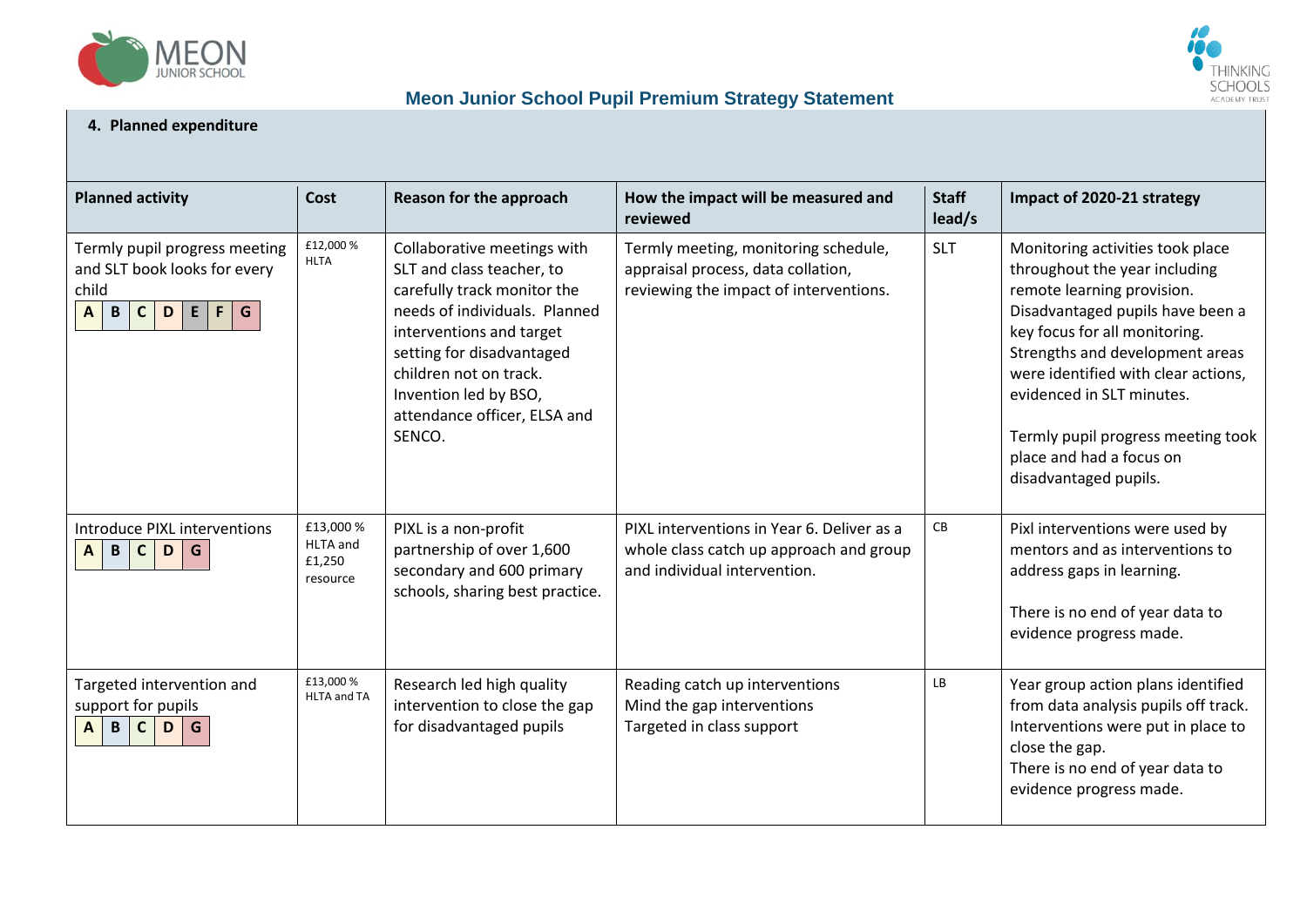



| Subject leaders to be given<br>high quality CPD and quality<br>time for monitoring and<br>improvement.<br>$\mathbf{B}$<br>G<br>$\mathbf{C}$<br>$\mathbf{A}$<br>D | <b>HLTA</b> cover<br>%<br>£12,000<br>£1500.00 %<br>of TLR | Subject leaders will raise the<br>curriculum profile. Resulting in<br>subjects being better planned,<br>whole school differentiation,<br>better resourcing, better<br>monitoring and better pupil<br>engagement. For maths and<br>English, half termly cluster<br>groups offering CPD and a<br>chance to share good practice<br>and learn from the best<br>practice of others. | Set subject leaders expectations from<br>September. Introduce adapted<br>monitoring and new collective topic<br>books and non-negotiables to raise the<br>profile of non-core subjects. Monitor and<br>report to Head Teacher to inform the<br>appraisal process. | SP         | Subject leaders for all subjects are<br>clear on their intent,<br>implementation and expected<br>impact for their subject. This is<br>evidenced in their digital files.<br>Subject leaders receive dedicated<br>release time with the curriculum<br>leader to ensure impact of<br>monitoring and actions on quality<br>of teaching and learning. |
|------------------------------------------------------------------------------------------------------------------------------------------------------------------|-----------------------------------------------------------|--------------------------------------------------------------------------------------------------------------------------------------------------------------------------------------------------------------------------------------------------------------------------------------------------------------------------------------------------------------------------------|-------------------------------------------------------------------------------------------------------------------------------------------------------------------------------------------------------------------------------------------------------------------|------------|--------------------------------------------------------------------------------------------------------------------------------------------------------------------------------------------------------------------------------------------------------------------------------------------------------------------------------------------------|
| Develop teachers further<br>through sharing of good<br>practice and individualised<br>support<br>$\, {\bf B} \,$<br>$\mathsf{C}$<br>D<br>A                       | £13,000 %<br>of HLTA's                                    | Peer observations, bespoke<br>support, coaching, guidance<br>and support.                                                                                                                                                                                                                                                                                                      | Increased opportunity to share good<br>practice and provide coaching, support<br>and guidance.                                                                                                                                                                    | <b>SLT</b> | Peer observations used regularly to<br>support the development of NQTs<br>and developing teachers.<br>Year leaders impact well on the<br>quality of teaching through<br>coaching, guidance and support.                                                                                                                                          |
| Improve SEND provision.<br>Disadvantaged SEND group to<br>make expected and better<br>progress.<br>G<br>$\mathbf{A}$<br>B<br>$\mathsf{C}$<br>D                   | % of SENCo<br>wage<br>£11,724                             | SEND provision meets<br>individual needs.                                                                                                                                                                                                                                                                                                                                      | SENCO to closely monitor the class<br>provision of disadvantaged SEND<br>children. SEND plan identifies barriers to<br>learning and the support to be put in<br>place.                                                                                            | LB         | Year group action plans were<br>implemented.<br>SEND pupils were tracked by the<br>SENCO through provision mapping.<br>In-school reviews in Autumn and<br>Spring with the SENCO and an<br>educational psychologist addressed<br>barriers to learning and put<br>personalised actions into place.                                                 |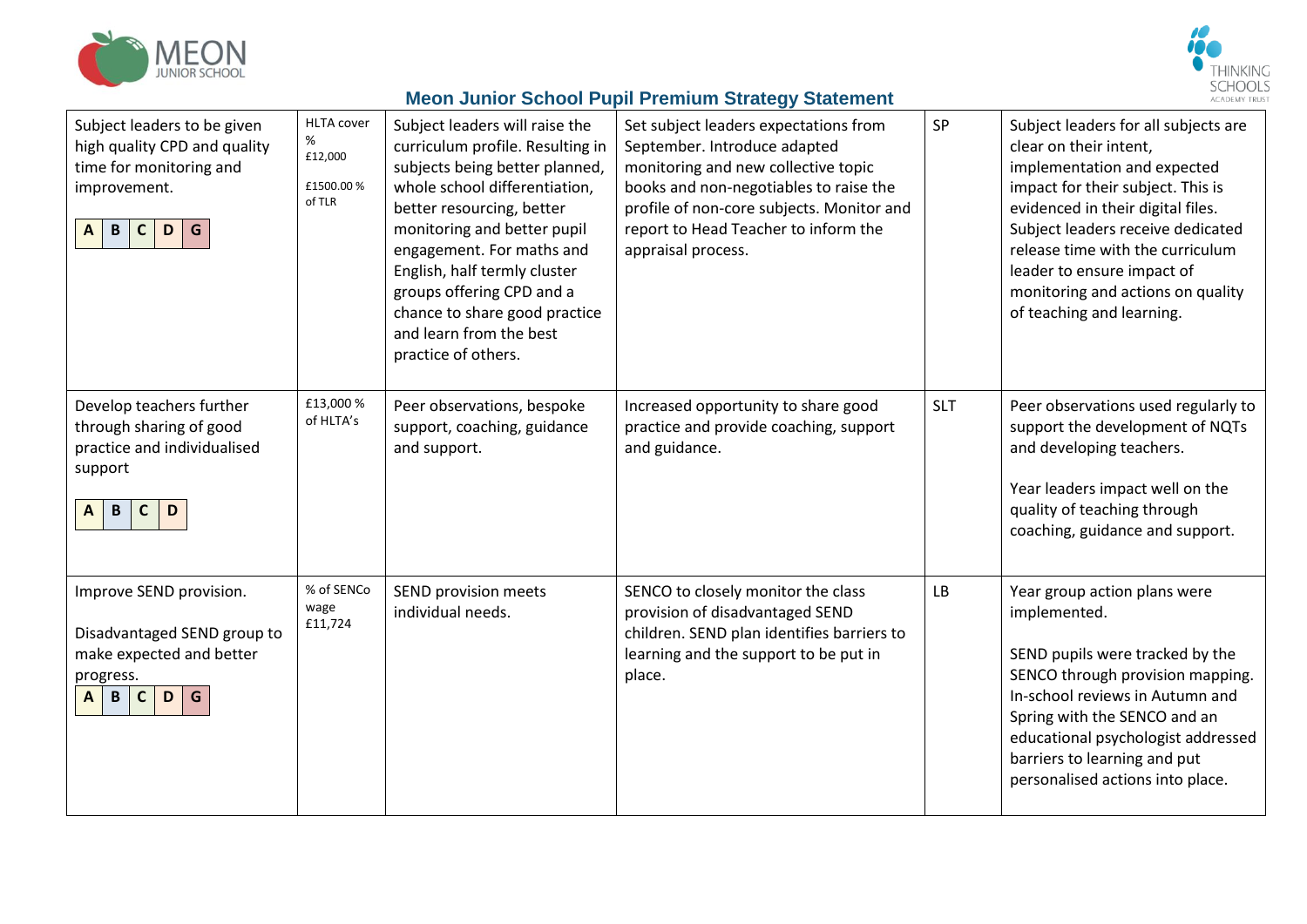



|                                                                                  |                             |                                                                                                                                                           |           |                                                                                                                                                                                                |                               | 5/6 pupils with EHCPs attended<br>school during lockdown. 1 pupil<br>received 1:1 digital live lessons.                                                                                                                                                                                                                                                                                                                                                                                                                                                                                                                                                                              |
|----------------------------------------------------------------------------------|-----------------------------|-----------------------------------------------------------------------------------------------------------------------------------------------------------|-----------|------------------------------------------------------------------------------------------------------------------------------------------------------------------------------------------------|-------------------------------|--------------------------------------------------------------------------------------------------------------------------------------------------------------------------------------------------------------------------------------------------------------------------------------------------------------------------------------------------------------------------------------------------------------------------------------------------------------------------------------------------------------------------------------------------------------------------------------------------------------------------------------------------------------------------------------|
| Pastoral Leader<br>$E$ $F$<br>G<br>$\mathsf{C}$<br>D<br>H<br>$\mathbf{B}$<br>A   | % of ELSA<br>wage<br>£4,606 | Our pastoral leader ensures<br>families are supported and<br>Social Care targets<br>achieved. Time is also<br>available for our looked<br>after children. |           | Families are better supported which<br>will impact positively on pupils'<br>readiness to learn at school.<br>Teacher's time is freed up to teach.<br>Outcomes of our looked after<br>children. | <b>SK</b>                     | Pupil premium pupils were<br>supported by the pastoral leader<br>through, group or individual<br>support programmes, drop-in<br>sessions and check ins. As well as<br>regular liaison between, teachers,<br>parents and professionals.<br>Weekly calls home to support<br>families during lockdown and<br>home visits when necessary.<br>Staff work closely with parents to<br>help keep pupils safe. Leaders<br>know pupils' families well. They<br>identify and tackle concerns<br>promptly, so that they are dealt<br>with quickly and effectively. When<br>the need arises, leaders work with<br>external agencies to support pupils'<br>well-being. (Ofsted report Oct<br>2021) |
| <b>Behaviour Support Officer</b><br>H<br>$B \mid C$<br>$E \mid F$<br>G<br>D<br>A | % of BSO<br>wage<br>£15,000 | Pupil who struggle with<br>behaviour are given support<br>and intervention.                                                                               | $\bullet$ | Pupils are mentored in learning<br>behaviour within the classroom.<br>Families are supported to develop<br>strategies to support positive<br>behaviour.                                        | <b>New</b><br>appoint<br>ment | Regular review of behaviour policy<br>and code of conduct and<br>procedures.<br>Interventions for groups and<br>individuals to reflect on behaviour.                                                                                                                                                                                                                                                                                                                                                                                                                                                                                                                                 |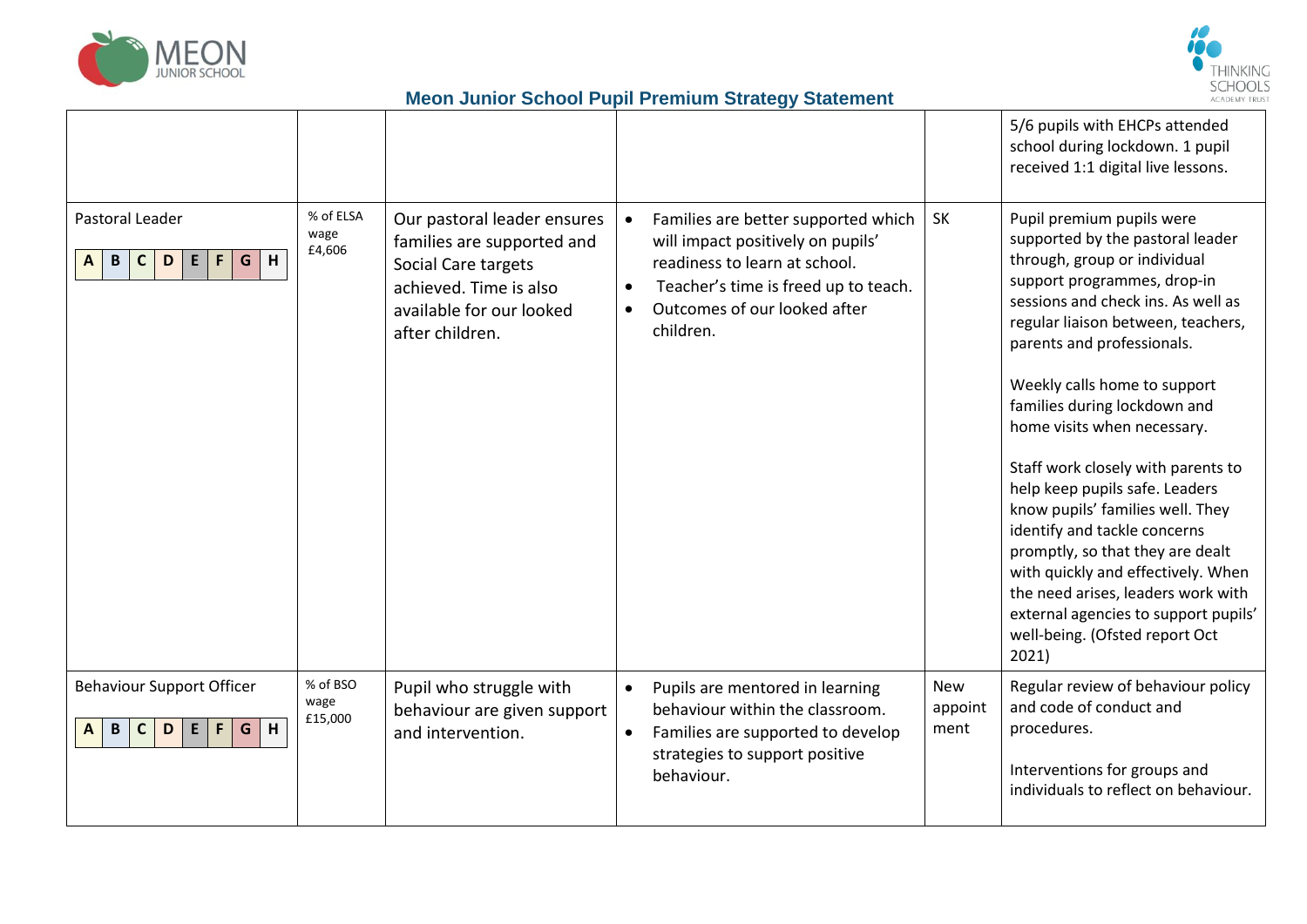



|                                                                                                 |                                                           |                                                                                                                                                                                            | The school has a strong behaviour<br>policy that is inclusive and<br>supportive and recognised all<br>behaviour is communication.<br>Pupils are supported at lunchtime<br>$\bullet$<br>to have increased control of their<br>behaviour.<br>Behaviour surgeries for teachers so<br>that they can be pro-active before<br>an issue becomes more serious. |    | Pupil premium pupils received<br>support and intervention from the<br>behaviour lead.<br>In school reviews in Autumn and<br>Summer with the SENCO and a<br>multi-agency behaviour support<br>professional addressed barriers to<br>learning and put personalised<br>actions into place.<br>School uses a restorative approach<br>to manage and improve behaviour<br>recognised in the Portsmouth<br>Restorative City award May2020.<br>Attachment awareness training<br>completed by staff with positive<br>feedback from all staff. The project<br>was not able to be completed this<br>year but will continue into next<br>year. |
|-------------------------------------------------------------------------------------------------|-----------------------------------------------------------|--------------------------------------------------------------------------------------------------------------------------------------------------------------------------------------------|--------------------------------------------------------------------------------------------------------------------------------------------------------------------------------------------------------------------------------------------------------------------------------------------------------------------------------------------------------|----|------------------------------------------------------------------------------------------------------------------------------------------------------------------------------------------------------------------------------------------------------------------------------------------------------------------------------------------------------------------------------------------------------------------------------------------------------------------------------------------------------------------------------------------------------------------------------------------------------------------------------------|
| Attendance officer-<br>partnership<br>G<br>$\mathsf F$<br>H<br>$\mathbf{C}$<br>D<br>E<br>B<br>A | $%$ of<br>attendance<br>officer and<br>services<br>£4,520 | Attendance officer to check<br>attendance daily and closely<br>monitor PP attendance<br>rates. Meet with parents<br>and offer support. Rewards<br>for good attendance given<br>out termly. | Attendance of disadvantaged group will<br>improve closer to national.                                                                                                                                                                                                                                                                                  | AS | Trend of improvement was<br>continuing for disadvantaged<br>pupils.<br>All persistently absent pupils have<br>been identified on an action plan.<br>All have either attended, been<br>visited or had good engagement in<br>home learning in preparation for<br>schools re-opening in March 2021                                                                                                                                                                                                                                                                                                                                    |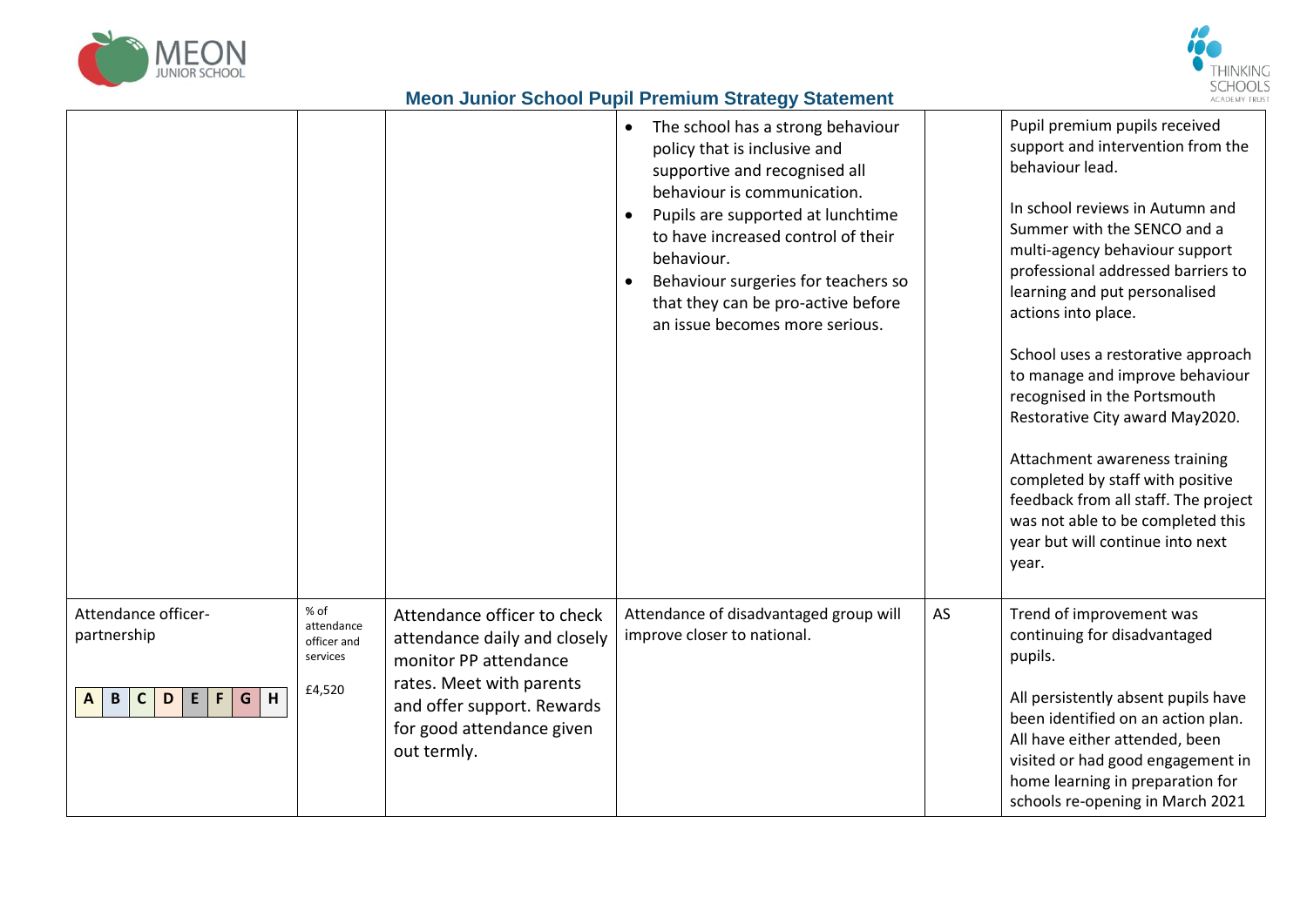



|                                                                                                                     |                               |                                                                                                                                                                                                |                                                                                                                                                                                                                                                                                        |                            | and return to school September<br>2021.                                                                                                                                                                                                                                                                  |
|---------------------------------------------------------------------------------------------------------------------|-------------------------------|------------------------------------------------------------------------------------------------------------------------------------------------------------------------------------------------|----------------------------------------------------------------------------------------------------------------------------------------------------------------------------------------------------------------------------------------------------------------------------------------|----------------------------|----------------------------------------------------------------------------------------------------------------------------------------------------------------------------------------------------------------------------------------------------------------------------------------------------------|
| Whole school experiences-<br>trips, uniform<br>H<br>$\mathbf{B}$<br>$\mathsf F$<br>G<br>$\mathsf{C}$<br>D<br>E<br>A | subsidizing<br>trips<br>£1000 | Providing for children's all<br>round development by<br>widening life experiences and<br>promoting other interests.                                                                            | Increase breadth and opportunity of<br>children's life experiences which impact<br>on learning. Including trips to museums,<br>theatre, camping, uniform and residential<br>visits.                                                                                                    | SP, CT<br>EH.              | School provided uniform,<br>subsidised trips for vulnerable<br>pupils.<br>All disadvantaged pupils have the<br>opportunity to attend a variety of<br>trips in summer, including<br>residentials                                                                                                          |
| Parent engagement<br>$\mathsf F$<br>G<br>E.                                                                         | £1000<br>planning<br>time     | Engaging parents and<br>supporting their aspirations<br>through effective<br>communication, planned<br>events and teacher<br>relationships.                                                    | Half termly open afternoon for<br>$\bullet$<br>parents to come into school to<br>celebrate pupils learning.<br>School Events to bring the<br>$\bullet$<br>community togther - McMillan<br>Coffee Morning, etc<br><b>Termly Parent's Meetings</b><br>School nurse 4 weekly<br>$\bullet$ | Year<br>Leaders<br>and SLT | School fundraising events took<br>place and were well attended.<br>Strong communication from the<br>school during lockdown, evidenced<br>in positive comments from parents.<br>Virtual events used to bring the<br>school together as a community -<br>sports day, disco and year 6 leavers<br>assembly. |
| <b>ELSA support for Service</b><br>children                                                                         | £4,606                        | Elsa with work on a referral<br>basis with children who<br>need support with the<br>effects of high<br>mobility/living apart from<br>family members and<br>sometimes<br>loss/bereavement work. | Referrals to ELSA to be tracked and<br>monitored.                                                                                                                                                                                                                                      | <b>SK</b>                  | Pupil premium pupils were<br>supported by the pastoral leader<br>through, group or individual<br>support programmes, drop-in<br>sessions and check ins. As well as<br>regular liaison between, teachers,<br>parents and professionals.                                                                   |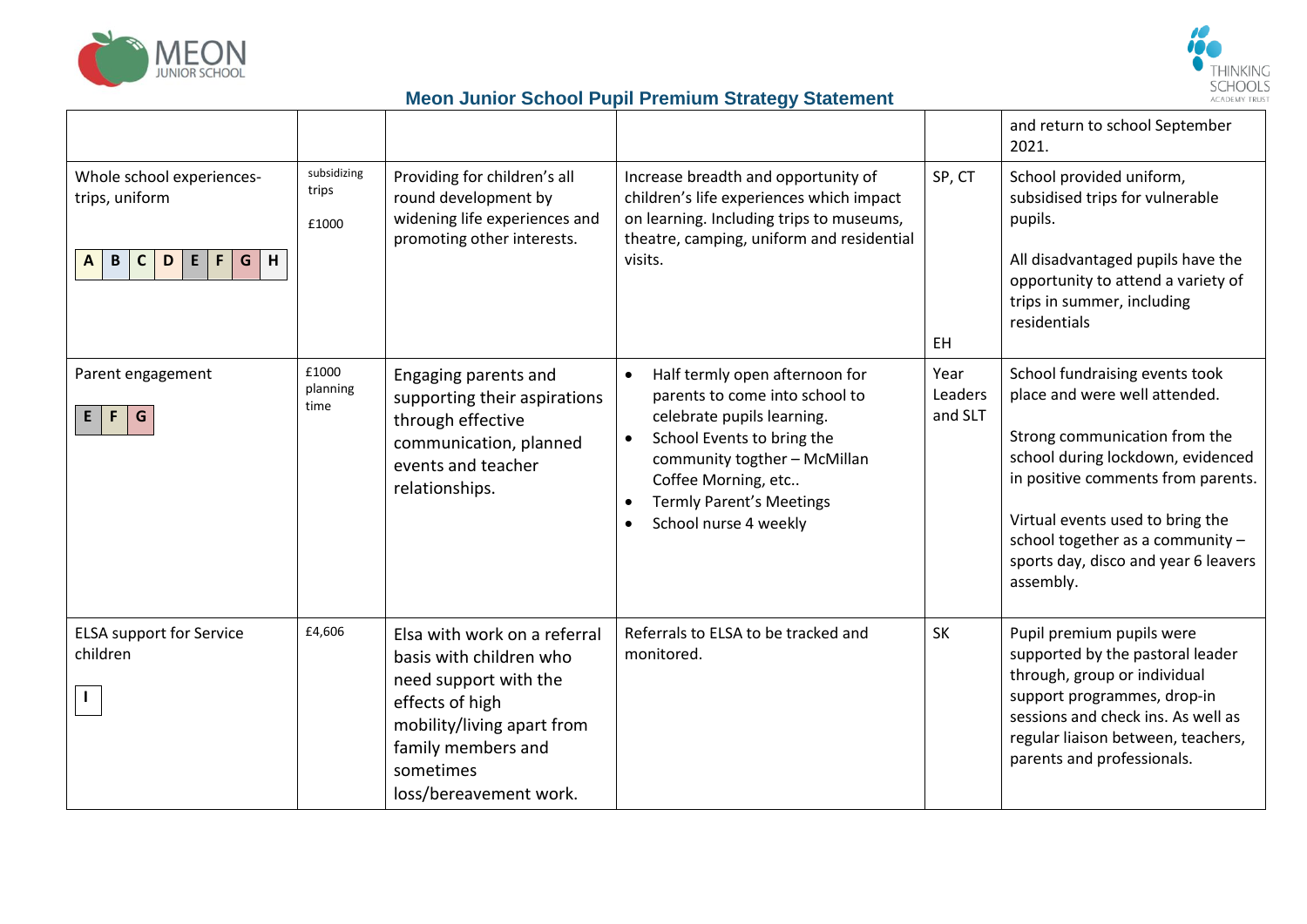



|                                                                                                                                                     |                                                        |                                                                                                                                                                                                   |                                                                                                                                         |           | Weekly calls home to support<br>families during lockdown and<br>home visits when necessary.                                                                                                                                                                                                              |
|-----------------------------------------------------------------------------------------------------------------------------------------------------|--------------------------------------------------------|---------------------------------------------------------------------------------------------------------------------------------------------------------------------------------------------------|-----------------------------------------------------------------------------------------------------------------------------------------|-----------|----------------------------------------------------------------------------------------------------------------------------------------------------------------------------------------------------------------------------------------------------------------------------------------------------------|
| Nurture room<br>H<br>$\mathbf{B}$<br>G<br>$\mathsf{C}$<br>D<br>E<br>F<br>A                                                                          | % ELSA<br>wage<br>£4,606                               | ELSA will run nurture and<br>intervention groups.<br>Emotional needs will be met<br>and taught alongside targeting<br>progress in learning.                                                       | Progress and attainment of the group.<br>Both academic and SEMH.                                                                        | <b>SK</b> | Lego therapy took place to develop<br>recall, comprehension and social<br>skills.<br>Wobble group to support pupils<br>with anxiety, 2x 6-week<br>programme completed.                                                                                                                                   |
| Free Milk<br>$\mathsf{G}$<br>$\boldsymbol{\mathsf{A}}$<br>$\mathsf F$                                                                               | £400                                                   | If children are hungry they will<br>find it harder to concentrate<br>or manage their behaviour for<br>learning.                                                                                   | Financial support for Pupil premium<br>pupils to receive free milk each day.                                                            | Admin     | All pupil premium received the<br>offer of free milk.                                                                                                                                                                                                                                                    |
| Keep up-to-date with<br>research.<br>$\vert$ B<br>$\mathsf{C}$<br>$\mathbf D$<br>E<br>$\mathsf F$<br>G<br>H<br>$\mathbf{A}$                         | £350                                                   | Continue to keep abreast with<br>latest research and studies of<br>schools who have effectively<br>supported Pupil Premium.<br>Develop understanding and<br>practice to narrow attainment<br>gaps | Continue with the initiative 'Excellence<br>for Everyone: A Whole School Approach'<br>by Challenge partners                             | <b>LR</b> | Did not take place due to the<br>impact of the pandemic.                                                                                                                                                                                                                                                 |
| <b>Educational Psychologist and</b><br>MABS (behaviour support)<br>H<br>$\mathsf{C}$<br>$\mathsf{F}$<br>G<br>$\mathbf{B}$<br>D<br>E<br>$\mathbf{A}$ | £1,000<br><b>MABS</b> costs<br>£1,000 Ed<br>Psych cost | Early intervention for pupils<br>with high quality support for<br>school staff and families                                                                                                       | Termly in school review meetings with<br>EP, MABS, SENCO and class teacher will<br>ensure more pupils have impact from<br>intervention. | SH/LB     | In-school reviews in Autumn and<br>Spring with the SENCO and a multi-<br>agency behaviour support teacher<br>advisor addressed barriers to<br>learning and put personalised<br>actions into place.<br>Families supported by MABs family<br>practitioner. This continued by<br>phone throughout lockdown. |